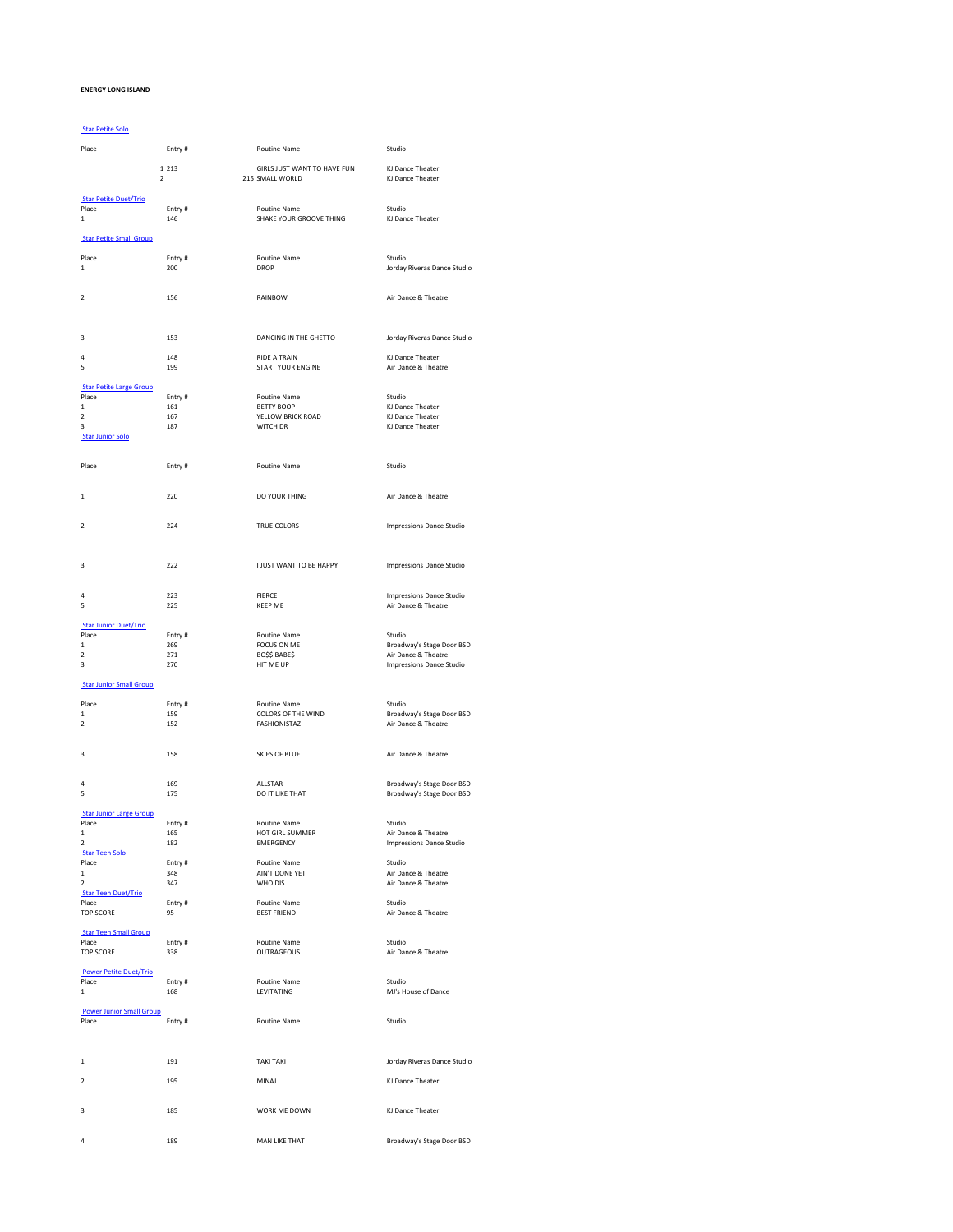| 5                               | 183           | SLAY                                        | Jorday Riveras Dance Studio                                      |
|---------------------------------|---------------|---------------------------------------------|------------------------------------------------------------------|
|                                 |               |                                             |                                                                  |
| 6                               | 151           | PRYDE                                       | Air Dance & Theatre                                              |
|                                 |               |                                             |                                                                  |
| 7                               | 209           | SOLDIERS                                    | Broadway's Stage Door BSD                                        |
|                                 |               |                                             |                                                                  |
| 8                               | 186           | BILLS, BILLS, BILLS                         | Impressions Dance Studio                                         |
|                                 |               |                                             |                                                                  |
| 9<br>10                         | 174<br>196    | CONSTELLATION<br>EARTHQUAKE                 | Air Dance & Theatre<br>Inspirations Performing Arts Centre       |
| <b>Power Junior Solo</b>        |               |                                             |                                                                  |
| Place<br>$\mathbf{1}$           | Entry#<br>232 | Routine Name<br>HOT NOTE                    | Studio<br>KJ Dance Theater                                       |
| $\overline{2}$                  | 231           | QUEEN OF THE NIGHT                          | KJ Dance Theater                                                 |
| 3<br>4                          | 250<br>230    | STRONGEST SUIT<br>I'M STILL STANDING        | KJ Dance Theater<br>MJ's House of Dance                          |
| 5                               | 245           | THE VILLAGE                                 | MJ's House of Dance                                              |
| 6<br>7                          | 239<br>247    | WILLOW<br>SAND                              | KJ Dance Theater<br>MJ's House of Dance                          |
| 8                               | 242           | YOUR SONG                                   | KJ Dance Theater                                                 |
| 9<br>10                         | 246<br>249    | REACH<br>THE ICON                           | Broadway's Stage Door BSD<br>Air Dance & Theatre                 |
|                                 |               |                                             |                                                                  |
| <b>Power Junior Duet/Trio</b>   |               |                                             |                                                                  |
|                                 |               |                                             |                                                                  |
| Place                           | Entry#        | <b>Routine Name</b>                         | Studio                                                           |
| 1                               | 264           | MY WISH                                     | KJ Dance Theater                                                 |
|                                 |               |                                             |                                                                  |
| 2                               | 274           | SCHOOL SONG                                 | MJ's House of Dance                                              |
|                                 |               |                                             |                                                                  |
| з                               | 267           | GOOD TO GO                                  | Broadway's Stage Door BSD                                        |
| 4                               | 263           | SING                                        | KJ Dance Theater                                                 |
|                                 |               |                                             |                                                                  |
| 5                               | 268           | GIRLS JUST WANNA HAVE FUN                   | Broadway's Stage Door BSD                                        |
| <b>Power Junior Large Group</b> |               |                                             |                                                                  |
| Place<br>1                      | Entry#<br>171 | <b>Routine Name</b><br><b>DETENTION</b>     | Studio<br>KJ Dance Theater                                       |
| 2                               | 210           | CHECKMATE                                   | KJ Dance Theater                                                 |
| 3                               | 201           | <b>FIRES</b>                                | KJ Dance Theater                                                 |
| 4                               | 163           | FORGET ABOUT THE BOY                        | KJ Dance Theater                                                 |
| 5                               | 202           | PHOTOGRAPHS                                 | KJ Dance Theater                                                 |
| 6<br>7                          | 178<br>179    | VIBEOLOGY<br><b>STRAIGHT UP</b>             | KJ Dance Theater<br>KJ Dance Theater                             |
| 8                               | 170           | <b>ROYALS</b>                               | KJ Dance Theater                                                 |
| 9                               | 172           | LIGHT UP THE ROOM                           | Broadway's Stage Door BSD                                        |
| 10                              | 180           | STRUT                                       | Broadway's Stage Door BSD                                        |
| <b>Power Junior</b>             |               |                                             |                                                                  |
| <b>Line/Production</b>          |               |                                             |                                                                  |
| Place                           | Entry#        | <b>Routine Name</b>                         | Studio                                                           |
| $\mathbf{1}$                    | 204           | ON THE FLOOR                                | <b>Impressions Dance Studio</b>                                  |
| <b>Power Teen Solo</b><br>Place | Entry#        | <b>Routine Name</b>                         | Studio                                                           |
| 1                               | 371           | SOFTI Y                                     | Broadway's Stage Door BSD                                        |
| 2                               | 370           | I'M IN HERE                                 | <b>Impressions Dance Studio</b>                                  |
| 3                               | 382           | SHOW OFF                                    | Air Dance & Theatre                                              |
| 4<br>5                          | 360<br>362    | LIKE I LOVE YOU<br>SOMEBODY TO LOVE         | Air Dance & Theatre<br>Inspirations Performing Arts Centre       |
|                                 |               |                                             |                                                                  |
| 6<br>7                          | 378<br>350    | IF THE WORLD SHOULD EVER STOP<br>COME ALIVE | Broadway's Stage Door BSD<br>Air Dance & Theatre                 |
|                                 |               |                                             |                                                                  |
| 8<br>9                          | 357<br>376    | GOODBYE YELLOW BRICK ROAD<br>HALF HEARTED   | Inspirations Performing Arts Centre<br>Broadway's Stage Door BSD |
| 10                              | 367           | HOME TOWN GLORY                             | <b>Impressions Dance Studio</b>                                  |
|                                 |               |                                             |                                                                  |
| Place                           | Entry#        | Routine Name                                | Studio                                                           |
|                                 |               |                                             |                                                                  |
| 1                               | 119           | WHITE FLAG                                  | Impressions Dance Studio                                         |
| $\overline{2}$                  | 116           | PAID                                        | Air Dance & Theatre                                              |
| <b>Power Teen Small Group</b>   |               |                                             |                                                                  |
| Place                           | Entry#        | Routine Name                                | Studio                                                           |
| $\mathbf 1$                     | 287           | <b>BACK TO LIFE</b>                         | Broadway's Stage Door BSD<br>Jorday Riveras Dance Studio         |
| $\mathbf 2$<br>3                | 288<br>293    | OPEN ARMS<br><b>BREEZEBLOCKS</b>            | MJ's House of Dance                                              |
| 4                               | 309           | AMAZONIA                                    | Air Dance & Theatre                                              |
| 5                               | 285           | HEAL                                        | Air Dance & Theatre                                              |
| 6                               | 278           | <b>BREAK THE ICE</b>                        | Air Dance & Theatre                                              |
|                                 |               |                                             |                                                                  |
| 7                               | 304           | WOMAN UP                                    | Impressions Dance Studio                                         |
|                                 |               |                                             |                                                                  |
| 8                               | 291           | <b>BLACK HOLE SUN</b>                       | Air Dance & Theatre                                              |
|                                 |               |                                             |                                                                  |
| 9                               | 303           | <b>NOT YOUR TOY</b>                         | Air Dance & Theatre                                              |
| 10                              | 294           | LEVEL UP                                    | Inspirations Performing Arts Centre                              |
| <b>Power Teen Large Group</b>   |               |                                             |                                                                  |
| Place                           | Entry#        | <b>Routine Name</b>                         | Studio                                                           |
| 1                               | 295           | <b>LASTING LOVER</b>                        | Broadway's Stage Door BSD                                        |
| 2<br>3                          | 317           | LOSE MY BREATH<br><b>FUERZA</b>             | Air Dance & Theatre<br>Jorday Riveras Dance Studio               |
|                                 |               |                                             |                                                                  |
| 4                               | 280<br>315    | SAVAGE                                      | Jorday Riveras Dance Studio                                      |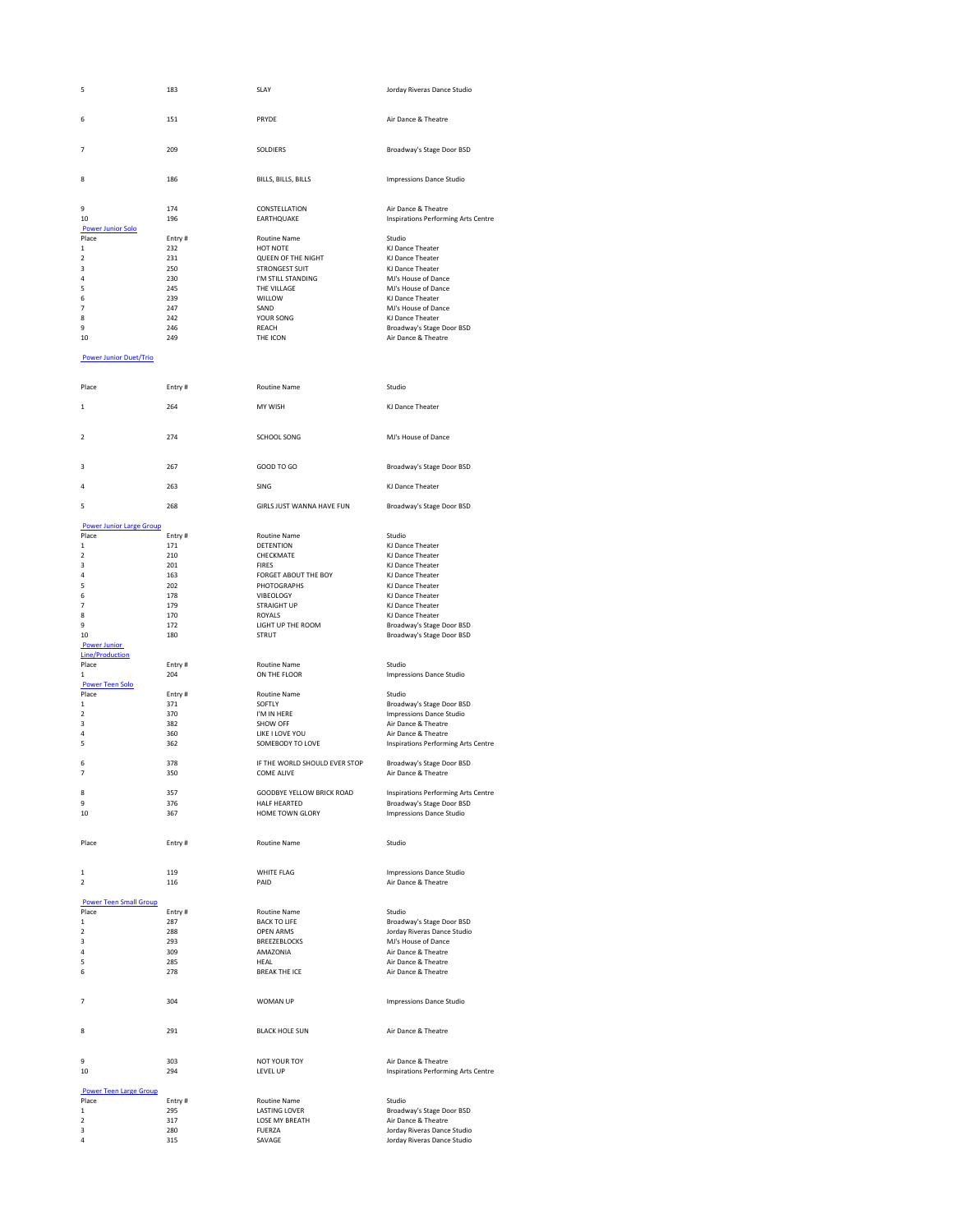| 5<br>6                                                 | 279<br>296    | SIZE<br>WELCOME TO THE PARTY                      | Broadway's Stage Door BSD<br>Jorday Riveras Dance Studio               |
|--------------------------------------------------------|---------------|---------------------------------------------------|------------------------------------------------------------------------|
| 7                                                      | 318           | ARE YOU READY                                     | Inspirations Performing Arts Centre                                    |
| 8                                                      | 316           | INTERNATIONAL LOVE                                | Broadway's Stage Door BSD                                              |
| 9<br>10<br><b>Power Teen</b><br><b>Line/Production</b> | 282<br>281    | <b>HARMONY</b><br><b>GET DAT</b>                  | Inspirations Performing Arts Centre<br><b>Impressions Dance Studio</b> |
| Place<br>1                                             | Entry#<br>340 | <b>Routine Name</b><br>HOLD ON                    | Studio<br>Broadway's Stage Door BSD                                    |
| <b>Power Senior Solo</b><br>Place                      | Entry#        | Routine Name                                      | Studio                                                                 |
| 1                                                      | 24            | MEDICINE                                          | Impressions Dance Studio                                               |
| 2                                                      | 8             | <b>GOD ONLY KNOWS</b>                             | <b>Impressions Dance Studio</b>                                        |
| 3                                                      | $\mathbf{1}$  | FEELIN' GOOD                                      | MJ's House of Dance                                                    |
| 4                                                      | 14            | SWEET DREAM                                       | Broadway's Stage Door BSD                                              |
| 5                                                      | 9             | <b>I HAVE NOTHING</b>                             | <b>Impressions Dance Studio</b>                                        |
| 6<br>$\overline{7}$                                    | 16<br>12      | OVERDOSE<br>HELIUM                                | Broadway's Stage Door BSD<br><b>Impressions Dance Studio</b>           |
| 8                                                      | 5             | WHAT WE HAD                                       | Broadway's Stage Door BSD                                              |
| 9                                                      | 15            | <b>BED ON FIRE</b>                                | Broadway's Stage Door BSD                                              |
| 10                                                     | 20            | <b>BATTLE SCARS</b>                               | Broadway's Stage Door BSD                                              |
| 11                                                     | 29            | <b>EMBRACE</b>                                    | Jorday Riveras Dance Studio                                            |
| 12                                                     | 10            | FIRE ON FIRE                                      | Broadway's Stage Door BSD                                              |
| 13                                                     | 3             | VOGUE                                             | <b>Impressions Dance Studio</b>                                        |
| 14<br>15                                               | 36<br>4       | LET IT BUMP<br>MAMA KNOWS BEST                    | Air Dance & Theatre<br><b>Impressions Dance Studio</b>                 |
| <b>Power Senior Duet/Trio</b><br>Place                 | Entry#        | Routine Name                                      | Studio                                                                 |
| $\mathbf{1}$                                           | 133           | MISSED                                            | Jorday Riveras Dance Studio                                            |
| $\overline{2}$                                         | 120           | PEOPLE HELP THE PEOPLE                            | <b>Impressions Dance Studio</b>                                        |
| 3                                                      | 130           | CARRY YOU                                         | <b>Impressions Dance Studio</b>                                        |
| 4                                                      | 134           | REMEMBER THE BAD                                  | Broadway's Stage Door BSD                                              |
| 5                                                      | 136           | BEAUTIFUL AND BRUTAL                              | Broadway's Stage Door BSD                                              |
| 6<br>$\overline{7}$                                    | 128<br>139    | I WANNA DANCE WITH SOMEBODY<br>IN THE AIR TONIGHT | Broadway's Stage Door BSD<br><b>Impressions Dance Studio</b>           |
| 8                                                      | 132           | <b>FIGHTING FOR ME</b>                            | <b>Impressions Dance Studio</b>                                        |
| 9<br>10                                                | 138<br>137    | <b>MADNESS</b><br>ABANDONED                       | <b>Impressions Dance Studio</b><br>Air Dance & Theatre                 |
| <b>Power Senior Small Group</b><br>Place               | Entry#        | Routine Name                                      | Studio                                                                 |
| $\mathbf{1}$                                           | 111           | RELEASE                                           | Broadway's Stage Door BSD                                              |
| $\overline{\mathbf{2}}$<br>3                           | 105<br>100    | <b>BROKEN PARTS</b><br>IMAGINE                    | Broadway's Stage Door BSD<br><b>Impressions Dance Studio</b>           |
| 4                                                      | 93            | HIT ME WITH YOUR BEST SHOT                        | Broadway's Stage Door BSD                                              |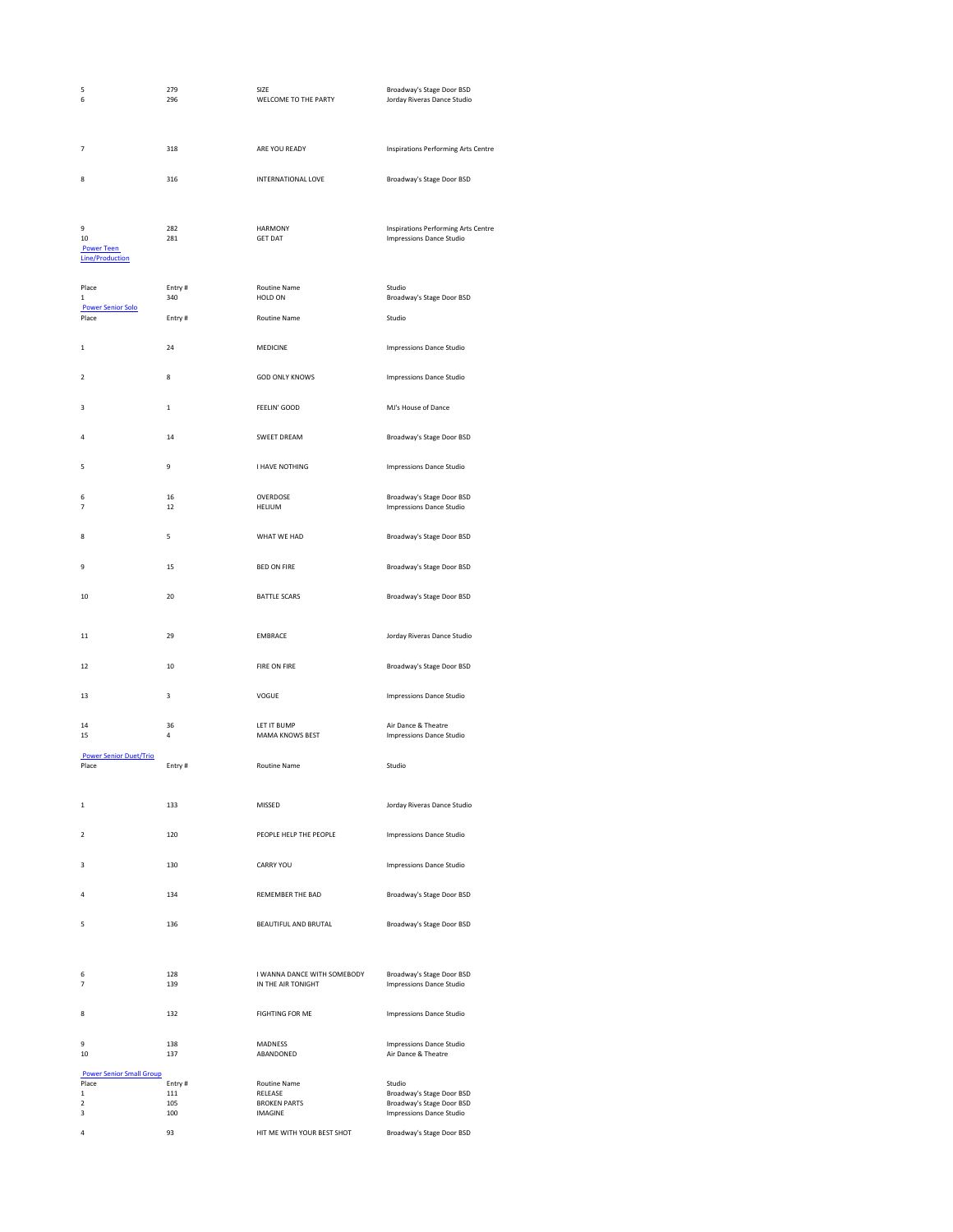| 5                                       | 106        | <b>BOSS</b>                                 | <b>Impressions Dance Studio</b>                                    |
|-----------------------------------------|------------|---------------------------------------------|--------------------------------------------------------------------|
| 6<br>7                                  | 113<br>104 | <b>I HAVE NOTHING</b><br><b>BON APPETIT</b> | Broadway's Stage Door BSD<br>Air Dance & Theatre                   |
| 8                                       | 99         | I PUT A SPELL ON YOU                        | Broadway's Stage Door BSD                                          |
|                                         |            |                                             |                                                                    |
|                                         |            |                                             |                                                                    |
| 9                                       | 97         | COVEN                                       | Air Dance & Theatre                                                |
| 10                                      | 121        | WAR & PEACE                                 | Air Dance & Theatre                                                |
| <b>Power Senior Large Group</b>         |            |                                             |                                                                    |
| Place                                   | Entry#     | Routine Name                                | Studio                                                             |
| $\mathbf{1}$                            | 326        | 90 DAYS                                     | Broadway's Stage Door BSD                                          |
| $\overline{\mathbf{2}}$                 | 333        | <b>LADIES MIX</b>                           | Broadway's Stage Door BSD                                          |
| 3                                       | 311        | <b>FEELING GOOD</b>                         | <b>Impressions Dance Studio</b>                                    |
| $\overline{a}$                          | 327        | WHAT A WONDERFUL WORLD                      | <b>Impressions Dance Studio</b>                                    |
| 5                                       | 329        | FROZEN                                      | Air Dance & Theatre                                                |
| <b>Power Senior</b>                     |            |                                             |                                                                    |
| <b>Line/Production</b>                  |            |                                             |                                                                    |
| Place                                   | Entry#     | <b>Routine Name</b>                         | Studio                                                             |
| <b>TOP SCORE</b>                        | 321        | TAKE ME TO CHURCH                           | <b>Impressions Dance Studio</b>                                    |
| <b>Energy Petite Solo</b><br>Place      | Entry#     | Routine Name                                | Studio                                                             |
|                                         |            |                                             |                                                                    |
|                                         |            |                                             |                                                                    |
| $\mathbf 1$                             | 217        | <b>RAINING POURING</b>                      | MJ's House of Dance                                                |
| $\overline{\phantom{a}}$                | 219        | RING AROUND THE ROSIE                       | Inspirations Performing Arts Centre                                |
| <b>Energy Junior Solo</b>               |            |                                             |                                                                    |
| Place                                   | Entry#     | Routine Name                                | Studio                                                             |
| $\mathbf{1}$                            | 275.1      | GOODBYE YELLOW BRICK ROAD                   | MJ's House of Dance                                                |
| $\overline{2}$                          | 268.1      | TWO                                         | MJ's House of Dance                                                |
| 3                                       | 256        | CANDYMAN                                    | Inspirations Performing Arts Centre                                |
| 4                                       | 257        | WIND IT UP                                  | Inspirations Performing Arts Centre                                |
| 5                                       | 261        | CARNIVAL                                    | Jorday Riveras Dance Studio                                        |
| <b>Energy Junior Duet/Trio</b>          |            |                                             |                                                                    |
| Place                                   | Entry#     | <b>Routine Name</b>                         | Studio                                                             |
| $\mathbf 1$                             | 275        | STAND BY ME                                 | Inspirations Performing Arts Centre                                |
|                                         |            |                                             |                                                                    |
| <b>Energy Junior Small Group</b>        |            |                                             |                                                                    |
| Place                                   | Entry#     | Routine Name                                | Studio                                                             |
| $\mathbf 1$<br>$\overline{\phantom{a}}$ | 181<br>206 | RAINBOW CONNECTION<br>O <sub>7</sub>        | Inspirations Performing Arts Centre                                |
|                                         |            |                                             | Inspirations Performing Arts Centre                                |
| <b>Energy Junior Large Group</b>        |            |                                             |                                                                    |
| Place                                   | Entry#     | Routine Name                                | Studio                                                             |
| $\mathbf{1}$                            | 166        | <b>BENEATH MY WINGS</b>                     | Inspirations Performing Arts Centre                                |
| <b>Energy Teen Solo</b>                 |            |                                             |                                                                    |
| Place                                   | Entry#     | Routine Name                                | Studio                                                             |
| $\mathbf 1$<br>$\overline{\mathbf{2}}$  | 415<br>349 | LIL MAMA<br>PUT A SPELL ON YOU              | Inspirations Performing Arts Centre<br>Jorday Riveras Dance Studio |
| 3                                       | 395        | <b>DIAMONDS</b>                             | KJ Dance Theater                                                   |
| 4                                       | 387        | <b>JUST GOT PAID</b>                        | KJ Dance Theater                                                   |
| 5                                       | 393        | THESE ARMS OF MINE                          | Inspirations Performing Arts Centre                                |
|                                         |            |                                             |                                                                    |
| 6                                       | 385        | ONE TOUCH                                   | KJ Dance Theater                                                   |
|                                         |            |                                             |                                                                    |
| 7                                       | 411        | <b>DO RIGHT</b>                             | KJ Dance Theater                                                   |
|                                         |            |                                             |                                                                    |
|                                         |            |                                             |                                                                    |
|                                         |            |                                             |                                                                    |
| 8                                       | 401        | <b>HEART OF STONE</b>                       | Inspirations Performing Arts Centre                                |
|                                         |            |                                             |                                                                    |
|                                         |            |                                             |                                                                    |
|                                         |            |                                             |                                                                    |
| 9                                       | 391        |                                             |                                                                    |
| 10                                      | 403        | THINK ABOUT IT<br>SURVIVE                   | Inspirations Performing Arts Centre                                |
|                                         |            |                                             | KJ Dance Theater                                                   |
| <u>Teen Duet/Trio</u>                   |            |                                             |                                                                    |
| Place                                   | Entry#     | Routine Name                                | Studio                                                             |
| 1                                       | 124        | <b>MIRROR</b>                               | Inspirations Performing Arts Centre                                |
| $\overline{\mathbf{2}}$                 | 101        | MOTORSPORT                                  | Inspirations Performing Arts Centre                                |
| 3<br>4                                  | 102<br>108 | NA, NA, NA<br>TROUBLE                       | KJ Dance Theater<br>KJ Dance Theater                               |
| 5                                       | 126        | HOLD ONTO ME                                | KJ Dance Theater                                                   |
|                                         |            |                                             |                                                                    |
| <b>Energy Teen Small Group</b>          |            |                                             |                                                                    |
| Place                                   | Entry#     | <b>Routine Name</b>                         | Studio                                                             |
| 1<br>$\overline{2}$                     | 306        | TO WHERE YOU ARE<br><b>BREAKOUT</b>         | Inspirations Performing Arts Centre                                |
|                                         | 276        |                                             | KJ Dance Theater                                                   |
| <b>Energy Teen Large Group</b>          |            |                                             |                                                                    |
| Place                                   | Entry#     | Routine Name                                | Studio                                                             |
| 1                                       | 330        | AIN'T NO SUNSHINE                           | KJ Dance Theater                                                   |
| $\mathbf 2$                             | 312        | ENVOGUE                                     | KJ Dance Theater                                                   |
| 3<br>$\overline{a}$                     | 323<br>324 | WAVES                                       | KJ Dance Theater                                                   |
| 5                                       | 331        | TO BUILD A HOME<br><b>XTREME DELIVERY</b>   | KJ Dance Theater                                                   |
| <b>Energy Teen</b>                      |            |                                             | Inspirations Performing Arts Centre                                |
| <b>Line/Production</b>                  |            |                                             |                                                                    |
|                                         |            |                                             |                                                                    |
|                                         |            |                                             |                                                                    |
| Place                                   | Entry#     | Routine Name                                | Studio                                                             |
|                                         |            |                                             |                                                                    |
|                                         |            |                                             |                                                                    |
|                                         |            |                                             |                                                                    |
| 1                                       | 283        | PROUD MARY                                  | Inspirations Performing Arts Centre                                |
|                                         |            |                                             |                                                                    |
| $\overline{2}$                          | 284        | JANET                                       | KJ Dance Theater                                                   |
| 3                                       | 328        | ALADDIN                                     | Inspirations Performing Arts Centre                                |
| <b>Energy Senior Solo</b><br>Place      | Entry#     | Routine Name                                | Studio                                                             |
| 1                                       | 91         | VIENNA                                      | Inspirations Performing Arts Centre                                |
| $\overline{\mathbf{2}}$                 | 90         | SUMMERTIME                                  | KJ Dance Theater                                                   |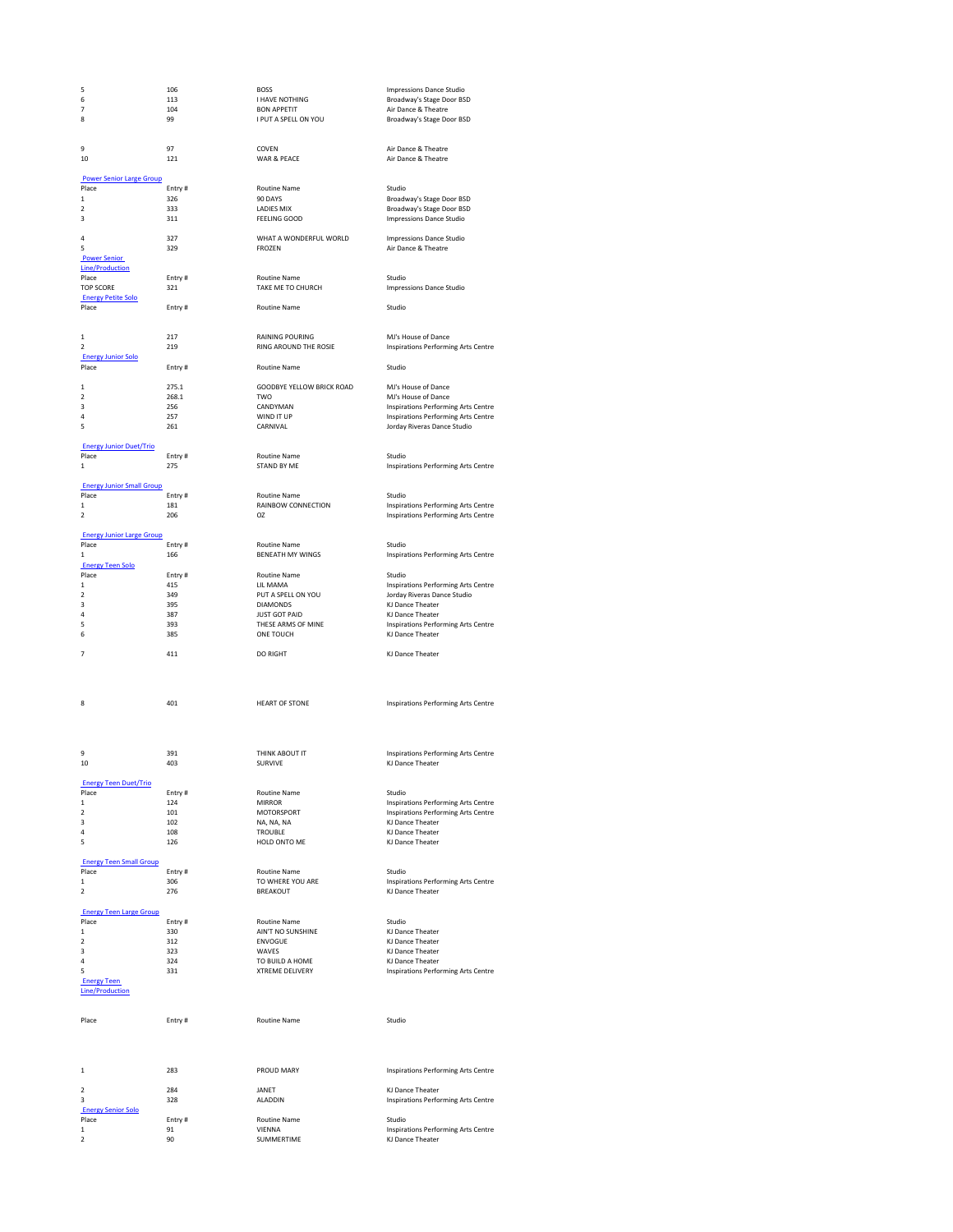| 3                                                     | 68            | YOUR SONG                     | Inspirations Performing Arts Centre                              |
|-------------------------------------------------------|---------------|-------------------------------|------------------------------------------------------------------|
| 4<br>5                                                | 59<br>86      | LISTEN<br>LOVE ME OR LEAVE ME | Inspirations Performing Arts Centre<br>Broadway's Stage Door BSD |
| 6                                                     | 73            | RED RUN COLD                  | KJ Dance Theater                                                 |
| 7                                                     | 51            | <b>FEVER</b>                  | KJ Dance Theater                                                 |
| 8                                                     | 89            | IN IT                         | Inspirations Performing Arts Centre                              |
| 9                                                     | 78            | <b>TOXIC</b>                  | KJ Dance Theater                                                 |
| 10                                                    | 46            | <b>FEELIN GOOD</b>            | KJ Dance Theater                                                 |
|                                                       |               |                               |                                                                  |
| 11                                                    | 77            | <b>ONE WAY</b>                | KJ Dance Theater                                                 |
| 12                                                    | 81            | <b>DANGEROUS</b>              | KJ Dance Theater                                                 |
|                                                       |               |                               |                                                                  |
|                                                       |               |                               |                                                                  |
|                                                       |               |                               |                                                                  |
|                                                       |               |                               |                                                                  |
| 13                                                    | 58            | DON'T WATCH ME CRY            | Inspirations Performing Arts Centre                              |
|                                                       |               |                               |                                                                  |
|                                                       |               |                               |                                                                  |
|                                                       |               |                               |                                                                  |
| 14                                                    | 60            | ANGEL                         | Inspirations Performing Arts Centre                              |
| 15                                                    | 50            | <b>HEART BURN</b>             | KJ Dance Theater                                                 |
|                                                       |               |                               |                                                                  |
| <b>Energy Senior Duet/Trio</b><br>Place               | Entry#        | Routine Name                  | Studio                                                           |
| $\mathbf{1}$                                          | 123           | I KNOW WHAT LOVE IS           | Inspirations Performing Arts Centre                              |
| $\overline{2}$                                        | 122           | CONTROL                       | KJ Dance Theater                                                 |
| з                                                     | 143           | <b>TURNING TABLES</b>         | Inspirations Performing Arts Centre                              |
| 4                                                     | 144           | THE HUNTED                    | KJ Dance Theater                                                 |
| 5                                                     | 142           | LEAVE A LIGHT ON              | Broadway's Stage Door BSD                                        |
| <b>Energy Senior Small Group</b>                      |               |                               |                                                                  |
| Place                                                 | Entry#        | Routine Name                  | Studio                                                           |
| 1                                                     | 96            | <b>FERGIE</b>                 | Inspirations Performing Arts Centre                              |
| $\overline{\mathbf{2}}$                               | 107           | HAVE YOU EVER                 | Inspirations Performing Arts Centre                              |
| 3                                                     | 114           | <b>NEW YORK</b>               | Inspirations Performing Arts Centre                              |
| <b>Energy Senior Large Group</b>                      |               |                               |                                                                  |
| Place                                                 | Entry#        | <b>Routine Name</b>           | Studio                                                           |
|                                                       |               |                               |                                                                  |
|                                                       |               |                               |                                                                  |
|                                                       |               |                               |                                                                  |
| 1                                                     | 337           | <b>FORGIVE MY LAUGHTER</b>    | Inspirations Performing Arts Centre                              |
|                                                       |               |                               |                                                                  |
|                                                       |               |                               |                                                                  |
|                                                       |               |                               |                                                                  |
|                                                       |               |                               |                                                                  |
| 2                                                     | 289           | MISSY                         | Inspirations Performing Arts Centre                              |
|                                                       |               |                               |                                                                  |
|                                                       |               |                               |                                                                  |
| 3                                                     | 290           | PELOTON                       | KJ Dance Theater                                                 |
|                                                       |               |                               |                                                                  |
|                                                       |               |                               |                                                                  |
|                                                       |               |                               |                                                                  |
| 4                                                     | 299           | PIANO MAN                     | Inspirations Performing Arts Centre                              |
| 5                                                     | 320           | JLO                           | <b>Inspirations Performing Arts Centre</b>                       |
| <b>Energy Senior</b>                                  |               |                               |                                                                  |
| <b>Line/Production</b><br>Place                       |               |                               | Studio                                                           |
| <b>TOP SCORE</b>                                      | Entry#<br>314 | Routine Name<br>MOULIN ROUGE  | Inspirations Performing Arts Centre                              |
| <b>Industry Dance Awards</b>                          |               |                               |                                                                  |
| <b>Best Jazz</b>                                      |               |                               |                                                                  |
| Place                                                 | Entry#        | Routine Name                  | Studio                                                           |
| 1                                                     | 283           | PROUD MARY                    | Inspirations Performing Arts Centre                              |
| <b>Industry Dance Awards</b><br><b>Best</b>           |               |                               |                                                                  |
| Lyrical/Modern/Contempo                               |               |                               |                                                                  |
| rary                                                  |               |                               |                                                                  |
|                                                       |               |                               |                                                                  |
| Place<br>1                                            | Entry#        | <b>Routine Name</b>           | Studio                                                           |
| <b>Industry Dance Awards</b>                          | 306           | TO WHERE YOU ARE              | Inspirations Performing Arts Centre                              |
| <b>Best Hip Hop</b>                                   |               |                               |                                                                  |
|                                                       |               |                               |                                                                  |
| Place                                                 | Entry#        | <b>Routine Name</b>           | Studio                                                           |
| $\mathbf{1}$                                          | 289           | MISSY                         | Inspirations Performing Arts Centre                              |
|                                                       |               |                               |                                                                  |
| <b>Industry Dance Awards</b>                          |               |                               |                                                                  |
| <b>Best Open/Acro/Ballet</b>                          |               |                               |                                                                  |
| Place                                                 | Entry#        | <b>Routine Name</b>           | Studio                                                           |
| $\mathbf 1$                                           | 330           | AIN'T NO SUNSHINE             | KJ Dance Theater                                                 |
| <b>Industry Dance Awards</b>                          |               |                               |                                                                  |
| <b>Best Tap</b><br>Place                              | Entry#        | Routine Name                  | Studio                                                           |
| $\mathbf 1$                                           | 343           | <b>READY OR NOT</b>           | Inspirations Performing Arts Centre                              |
|                                                       |               |                               |                                                                  |
| <b>Industry Dance Awards</b>                          |               |                               |                                                                  |
| <b>Peoples Choice</b><br>Place                        |               | <b>Routine Name</b>           | Studio                                                           |
| 1                                                     | Entry#        | 295 LASTING LOVER             | Broadway's Stage Door BSD                                        |
| <b>Highest Scoring Solo of</b>                        |               |                               |                                                                  |
| Competition                                           |               |                               |                                                                  |
|                                                       |               |                               |                                                                  |
| Place                                                 | Entry#<br>91  | <b>Routine Name</b>           | Studio                                                           |
| 1                                                     |               | VIENNA                        | Inspirations Performing Arts Centre                              |
| <b>Highest Scoring Group of</b><br><b>Competition</b> |               |                               |                                                                  |

Place **Entry #** Entry **#** Routine Name **Name** Studio